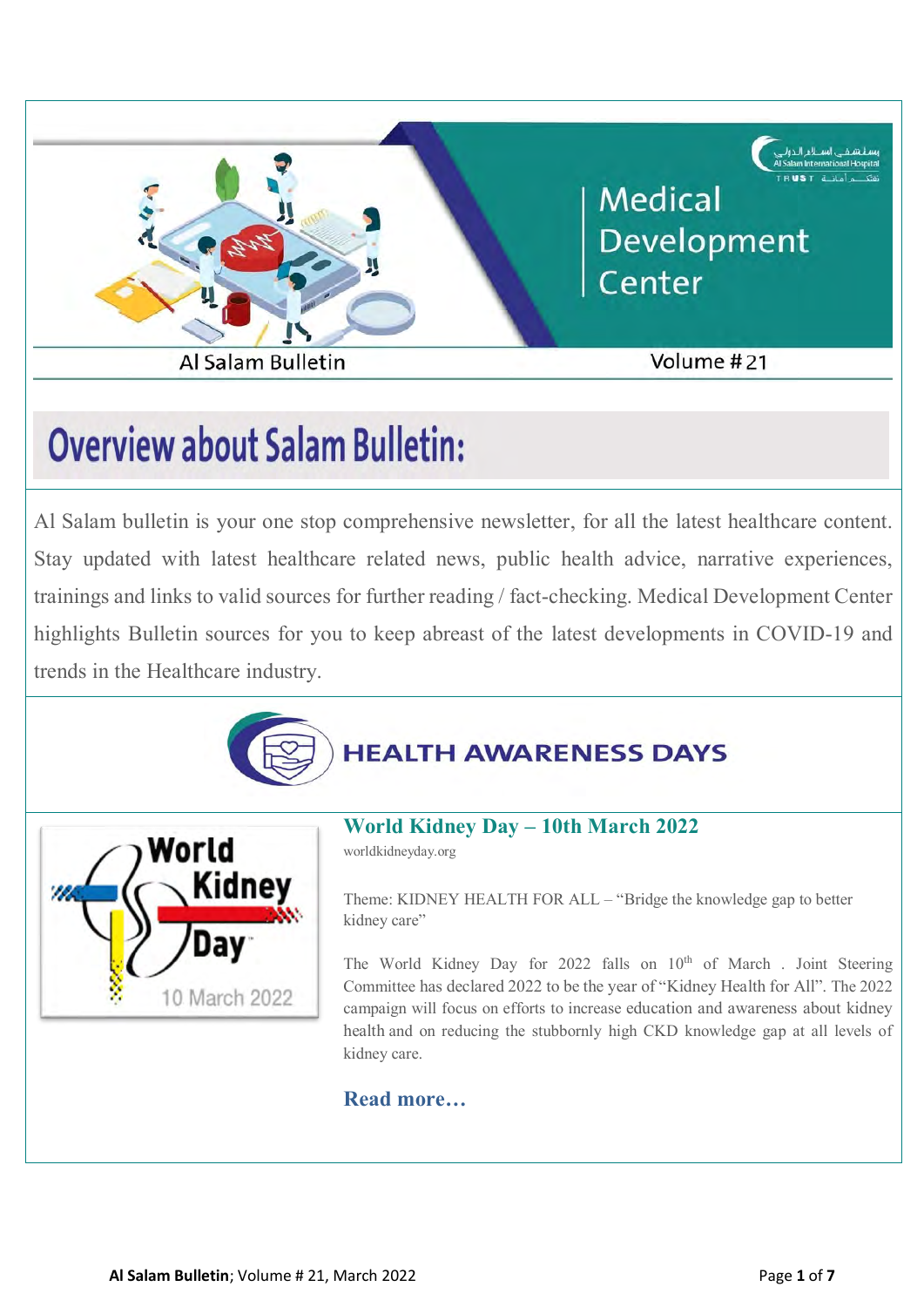



## **[COVID -19 Treatment New Guidelines](https://www.covid19treatmentguidelines.nih.gov/about-the-guidelines/whats-new/)**

**COVID - 19** 

**UPDATE** 

nih.gov

The COVID-19 Treatment Guidelines Panel is committed to updating this document to ensure that health care providers, patients, and policy experts have the most recent information regarding the optimal management of COVID-19. The section is divided into pre and post exposure prophylaxis.

#### **[Read more…](https://www.covid19treatmentguidelines.nih.gov/about-the-guidelines/whats-new/)**



#### **Omicron Variant – [What You Need to Know?](https://www.cdc.gov/coronavirus/2019-ncov/variants/omicron-variant.html?ACSTrackingID=USCDC_2067-DM75278&ACSTrackingLabel=Omicron%20Variant%3A%20What%20You%20Need%20to%20Know%20%20%7C%20COVID-19&deliveryName=USCDC_2067-DM75278)**

cdc.gov

CDC has been collaborating with global public health and industry partners to learn about Omicron, as we continue to monitor its course. We are still learning about how easily it spreads, the severity of illness it causes, and how well available vaccines and medications work against it.

#### **[Read more…](https://www.cdc.gov/coronavirus/2019-ncov/variants/omicron-variant.html?ACSTrackingID=USCDC_2067-DM75278&ACSTrackingLabel=Omicron%20Variant%3A%20What%20You%20Need%20to%20Know%20%20%7C%20COVID-19&deliveryName=USCDC_2067-DM75278)**



## **[What's the Benefit of a Fourth COVID Vaccine?](https://www.medpagetoday.com/special-reports/exclusives/96591?xid=nl_covidupdate_2022-01-11&eun=g1623201d0r&utm_source=Sailthru&utm_medium=email&utm_campaign=DailyUpdate_011122&utm_term=NL_Gen_Int_Daily_News_Update_active)**

medpagetoday.com

Once, twice, and now three times, many people in the U.S. have rolled up their sleeves to get vaccinated against COVID-19. But as daily infections break records and hospitals across the country near capacity during the Omicron surge, many people have raised questions about whether they'll need to get a fourth dose.

#### **[Read more…](https://www.medpagetoday.com/special-reports/exclusives/96591?xid=nl_covidupdate_2022-01-11&eun=g1623201d0r&utm_source=Sailthru&utm_medium=email&utm_campaign=DailyUpdate_011122&utm_term=NL_Gen_Int_Daily_News_Update_active)**



The SARS-CoV-2 virus and COVID-19, the disease that this virus causes, spread quickly throughout the world. Public health measures, such as physical distancing, are essential for stopping the spread of infection. Medically approved home testing can also be a valuable tool in helping end the COVID-19 pandemic.

#### **[Read more…](https://www.medicalnewstoday.com/articles/at-home-coronavirus-test?utm_source=Sailthru%20Email&utm_medium=Email&utm_campaign=MNT%20Daily%20News&utm_content=2022-02-07&apid=36757047&rvid=b9796cb83aacb3c1d8fb48b271c44826f716a6c754ae1401e46e4aa645ea6b69#_noHeaderPrefixedContent)**

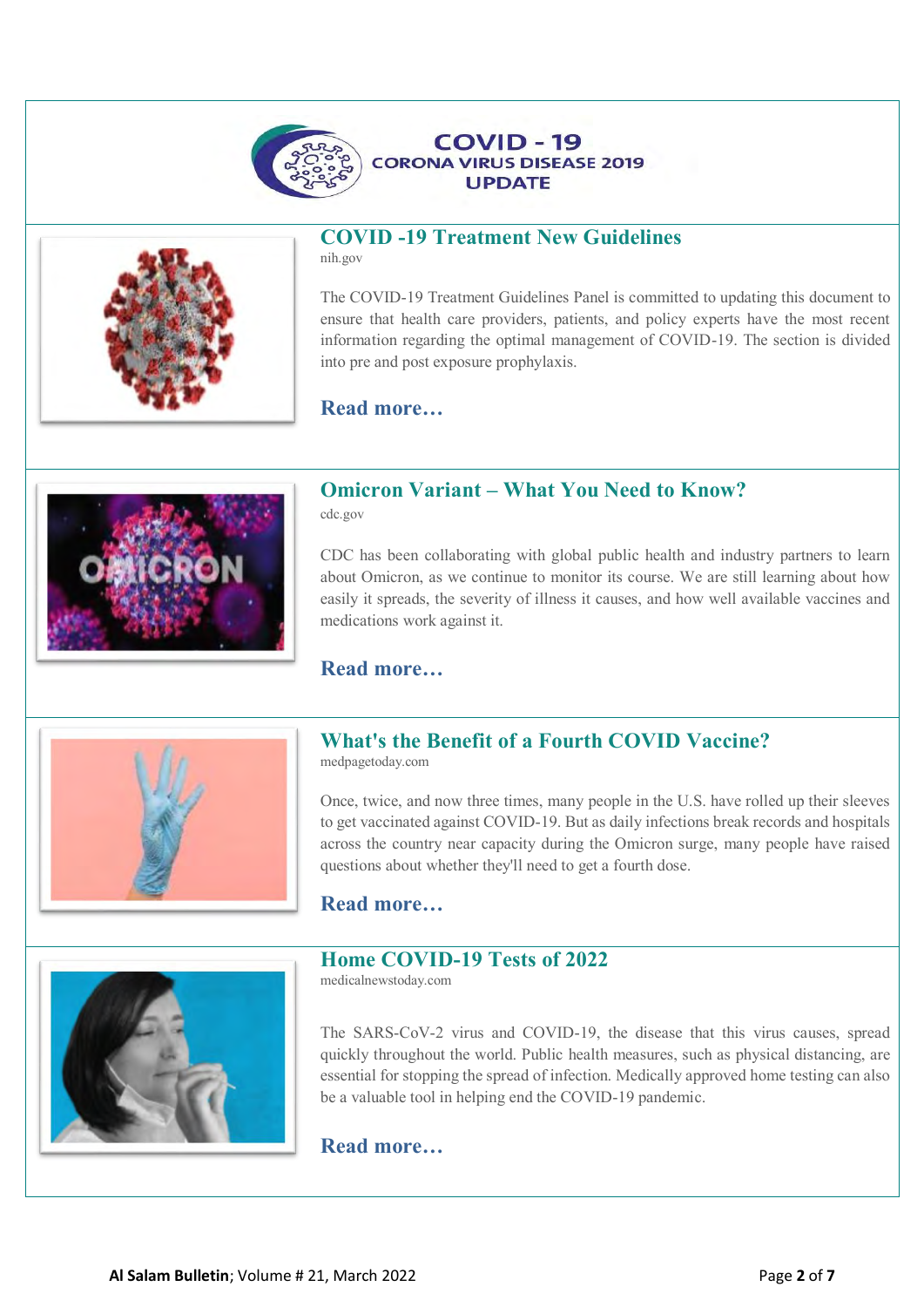



#### **[Early Detection of Type 1 Diabetes in Children](https://medicalxpress.com/news/2022-02-early-diabetes-children.html?utm_source=nwletter&utm_medium=email&utm_campaign=daily-nwletter)**

medicalxpress.com

It only takes a blood test to detect the autoimmune disease type 1 diabetes in children at an early stage and, thus, prevent severe metabolic derailments. A research team from Helmholtz Munich and the Technical University of Munich (TUM) has now calculated that introducing screening into standard care would probably cost the health care system in Germany just 22 euros per child examined.

#### **[Read more…](https://medicalxpress.com/news/2022-02-early-diabetes-children.html?utm_source=nwletter&utm_medium=email&utm_campaign=daily-nwletter)**



#### **[New Technology Restores Movement After Spinal Cord](https://medicalxpress.com/news/2022-02-technology-movement-spinal-cord-paralysis.html?utm_source=nwletter&utm_medium=email&utm_campaign=daily-nwletter)  [Paralysis](https://medicalxpress.com/news/2022-02-technology-movement-spinal-cord-paralysis.html?utm_source=nwletter&utm_medium=email&utm_campaign=daily-nwletter)**

medicalxpress.com

A motorcycle crash left Michel Roccati with complete lower-body paralysis from a devastating spinal cord injury. But now, the Italian native is walking again, courtesy of groundbreaking Swiss research that restores [motor function](https://medicalxpress.com/tags/motor+function/) within one day by means of carefully targeted [electrical stimulation.](https://medicalxpress.com/tags/electrical+stimulation/)

#### **[Read more…](https://medicalxpress.com/news/2022-02-technology-movement-spinal-cord-paralysis.html?utm_source=nwletter&utm_medium=email&utm_campaign=daily-nwletter)**



#### **[How to Increase Synovial Fluid?](https://www.verywellhealth.com/how-to-increase-synovial-fluid-5114374)**

verywellhealth.com

Synovial fluid is a thick liquid that helps your joints move and keeps them from rubbing together. It is also called joint fluid. All of your joints have this liquid around them but you will have less of it as you get older. That's partly why your joints do not move as well and get stiff as you age. Synovial joints are made up of bones that slide against each other.

#### **[Read more…](https://www.verywellhealth.com/how-to-increase-synovial-fluid-5114374)**



#### **[Could Vitamin D Deficiency Increase the Risk of Heart](https://www.medicalnewstoday.com/articles/could-vitamin-d-deficiency-increase-the-risk-of-heart-disease)  [Disease?](https://www.medicalnewstoday.com/articles/could-vitamin-d-deficiency-increase-the-risk-of-heart-disease)**

medicalnewstoday.com

[Vitamin D,](https://www.medicalnewstoday.com/articles/161618) also known as the "sunshine" vitamin, is a fat-soluble vitamin that exists in two main forms: D-2 and D-3. As an essential micronutrient and one that is primarily derived from sunlight, vitamin D is important for the development of bones and teeth and the regular functioning of the immune system.

#### **[Read more…](https://www.medicalnewstoday.com/articles/could-vitamin-d-deficiency-increase-the-risk-of-heart-disease)**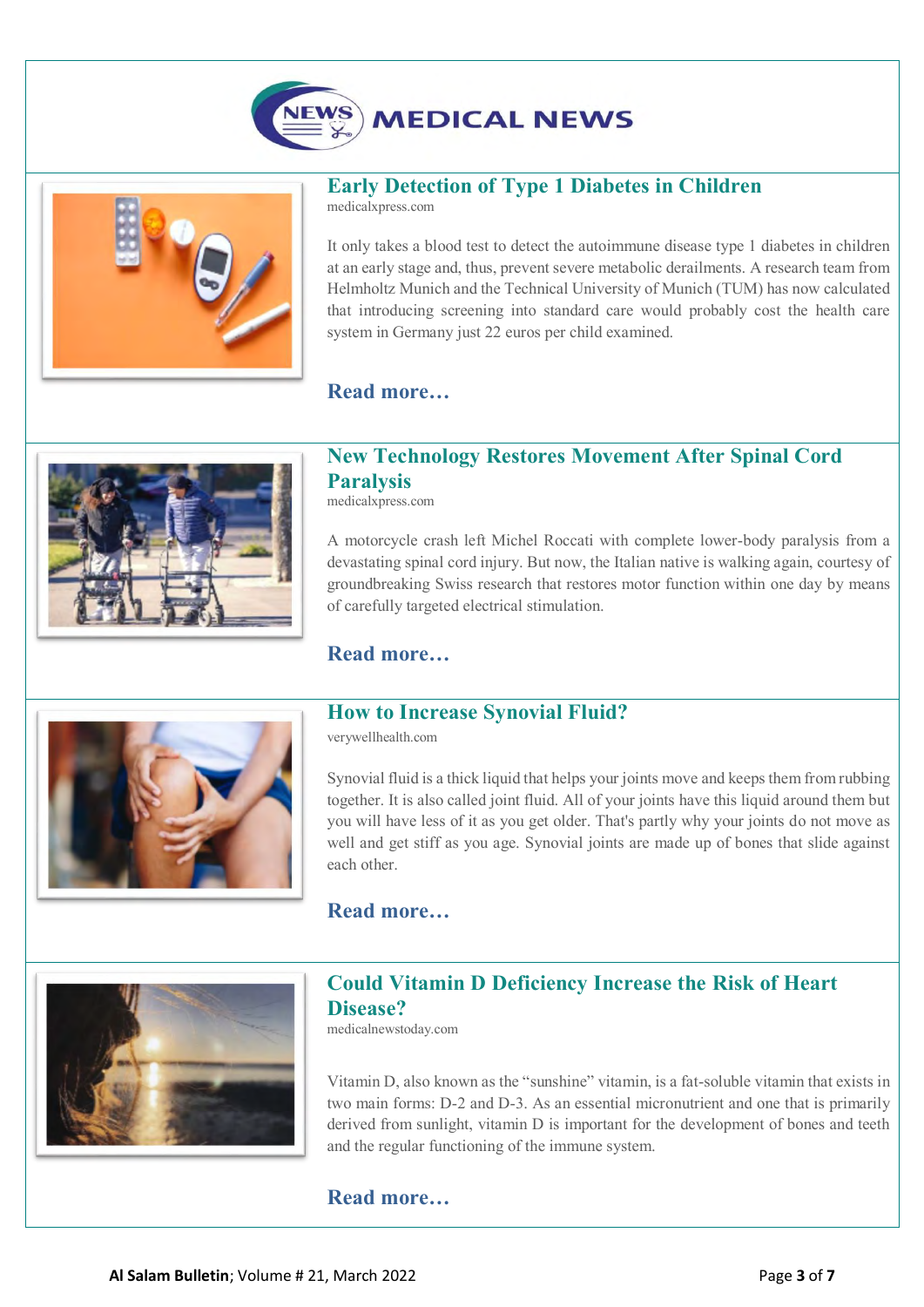

## **Case report: Woman Cured of HIV After Umbilical Cord Blood Transplant**

Source: The New york Times Date of publication: 16<sup>th</sup> February, 2022

#### **INTRODUCTION:**

A woman with [HIV](https://www.drugs.com/condition/hiv-infection.html) who received an umbilical cord blood transplant has become the third person in the world to be cured of the virus that causes AIDS.

#### **CASE HISTORY:**

The woman who is of mixed race was diagnosed with HIV in 2013 and took antiretroviral drugs to keep her virus levels low. She was diagnosed with [leukemia](https://www.drugs.com/condition/leukemia.html) in 2017 and received the [cord blood](https://www.acog.org/womens-health/faqs/cord-blood-banking) transplant that year to treat the cancer, along with blood from a close relative to give her temporary immune protection while the cord blood transplant took hold, said researchers. The cord blood contained a mutation that blocks HIV's entry into cells and came from a partially matched donor. That's in contrast to similar procedures using bone marrow transplants, where there's the need to find a donor of similar race and ethnicity, the research team noted.

#### **CONCLUSION:**

The cord blood procedure could therefore be a major advance in efforts to develop a cure for HIV, according to the researchers.

To know more about the case study, **[CLICK HERE](https://www.drugs.com/news/woman-cured-hiv-after-umbilical-cord-blood-transplant-103572.html)**



#### **PHENERGAN**

Generic name : [Promethazine](https://www.drugs.com/promethazine.html) (pro METH a zeen)

Brand name : Phenergan, Phenadoz, Promethegan

Drug class : [Antihistamines,](https://www.drugs.com/drug-class/antihistamines.html) [Phenothiazine antiemetics](https://www.drugs.com/drug-class/phenothiazine-antiemetics.html)

#### **What is Phenergan?**

Phenergan works by changing the actions of chemicals in your brain. It also acts as an antihistamine. It blocks the effects of the naturally occurring chemical histamine in your body.

#### **Uses and indication:**

Phenergan is used to treat allergy symptoms such as itching, runny nose, sneezing, itchy or watery eyes, hives, and itchy skin rashes. Phenergan also prevents motion sickness, and treats nausea and vomiting or pain after surgery. It is also used as a sedative or sleep aid.

#### **How to take Phenergan?**

Phenergan is often taken at bedtime or before meals. For motion sickness, Phenergan is usually started within 1 hour before traveling. When used for surgery, Phenergan is usually taken the night before the surgery.

To know more about Phenergan, **[CLICK HERE](https://www.drugs.com/phenergan.html)**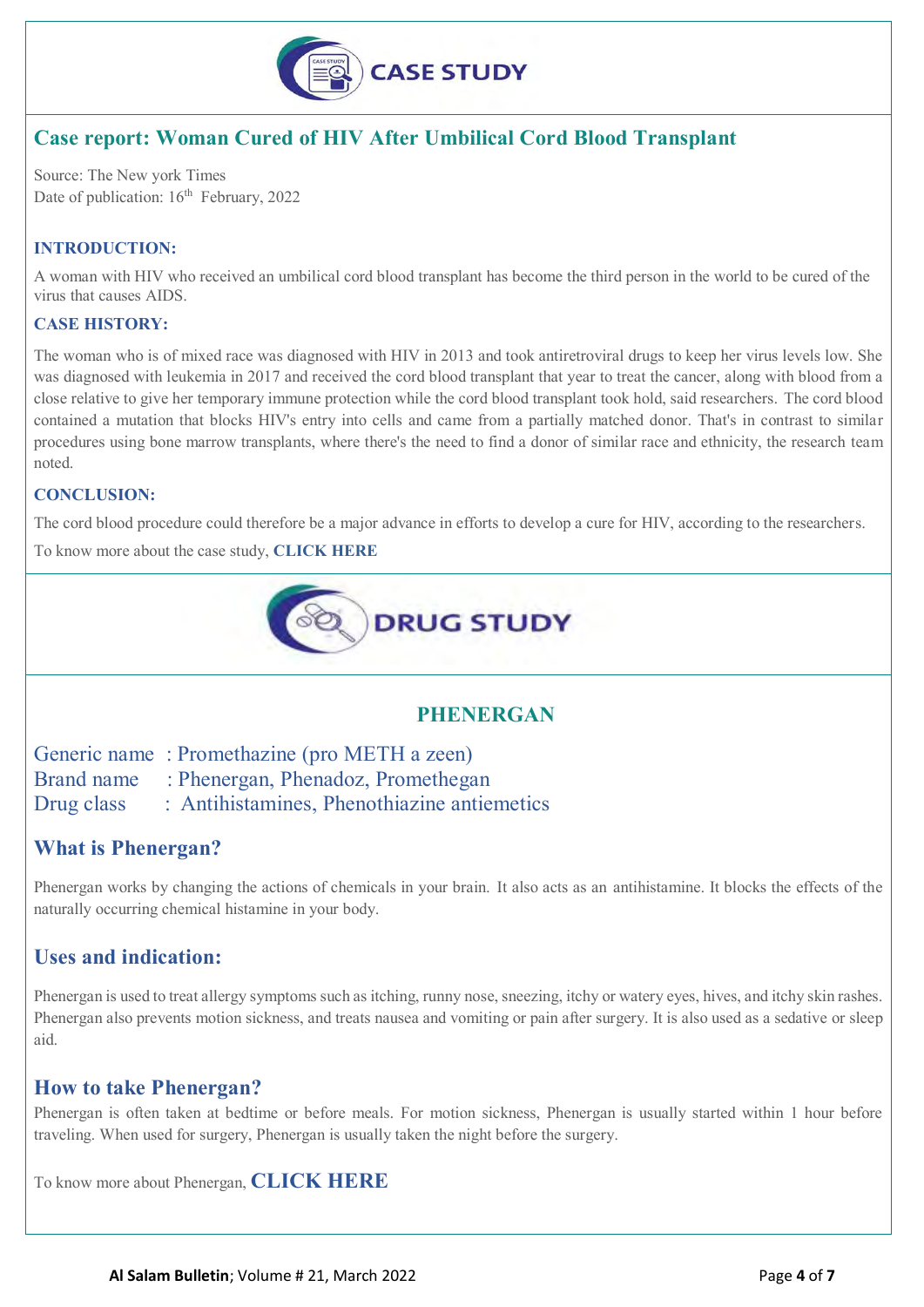

### **Protection Against SARS-CoV-2 After Covid-19 Vaccination and Previous Infection**

Victoria Hall et al; The New England Journal of Medicine, DOI: February 16, 2022. 10.1056/NEJMoa2118691

## **ABSTRACT:**

**BACKGROUND:** The duration and effectiveness of immunity from infection with and vaccination against severe acute respiratory syndrome coronavirus 2 (SARS-CoV-2) are relevant to pandemic policy interventions, including the timing of vaccine boosters.

**METHODS:** Investigated the duration and effectiveness of immunity in a prospective cohort of asymptomatic health care workers in UK who underwent routine PCR testing. Vaccine effectiveness (≤10 months after the first dose of vaccine) and infection-acquired immunity were assessed by comparing the time to PCR-confirmed infection in vaccinated persons with that in unvaccinated persons, stratified according to previous infection status. Used a Cox regression model with adjustment for previous SARS-CoV-2 infection status, vaccine type and dosing interval, demographic characteristics, and workplace exposure to SARS-CoV-2.

**RESULTS:** Of 35,768 participants, 27% (9488) had a previous SARS-CoV-2 infection. Vaccine coverage was high: 97% of the participants had received two doses (78% had received BNT162b2 vaccine [Pfizer–BioNTech] with a long interval between doses, 9% BNT162b2 vaccine with a short interval between doses, and 8% ChAdOx1 nCoV-19 vaccine [AstraZeneca]). Between December 7, 2020, and September 21, 2021, a total of 2747 primary infections and 210 reinfections were observed. Among previously uninfected participants who received long-interval BNT162b2 vaccine, adjusted vaccine effectiveness decreased from 85% (95% confidence interval [CI], 72 to 92) 14 to 73 days after the second dose to 51% (95% CI, 22 to 69) at a median of 201 days (interquartile range, 197 to 205) after the second dose; this effectiveness did not differ significantly between the long-interval and short-interval BNT162b2 vaccine recipients. At 14 to 73 days after the second dose, adjusted vaccine effectiveness among ChAdOx1 nCoV-19 vaccine recipients was 58% (95% CI, 23 to 77) — considerably lower than that among BNT162b2 vaccine recipients. Infection-acquired immunity waned after 1 year in unvaccinated participants but remained consistently higher than 90% in those who were subsequently vaccinated, even in persons infected more than 18 months previously.

**CONCLUSION:** Two doses of BNT162b2 vaccine were associated with high short-term protection against SARS-CoV-2 infection; this protection waned considerably after 6 months. Infection-acquired immunity boosted with vaccination remained high more than 1 year after infection.

To know more details, **[CLICK HERE](https://www.nejm.org/doi/full/10.1056/NEJMoa2118691?query=featured_home)**

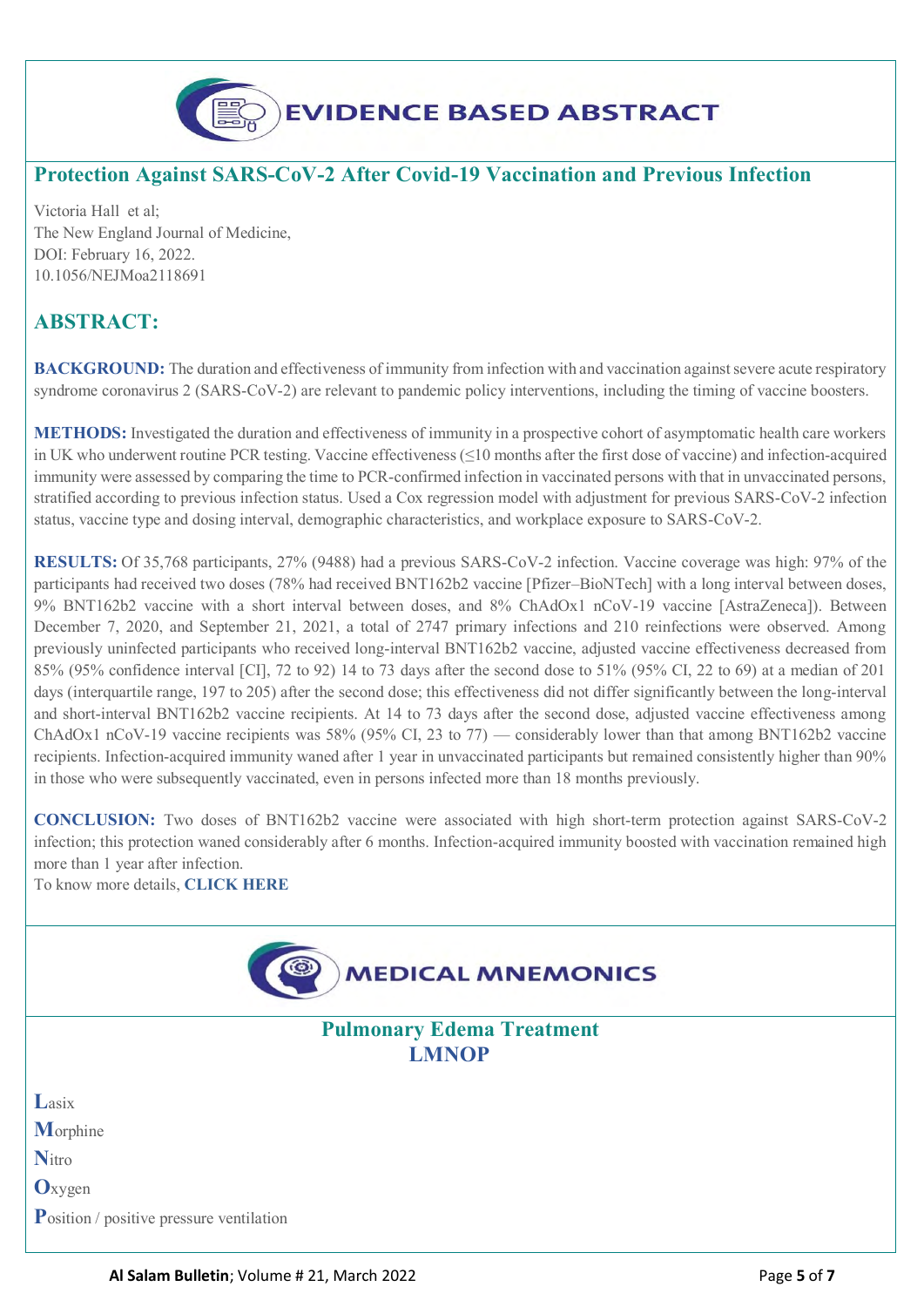